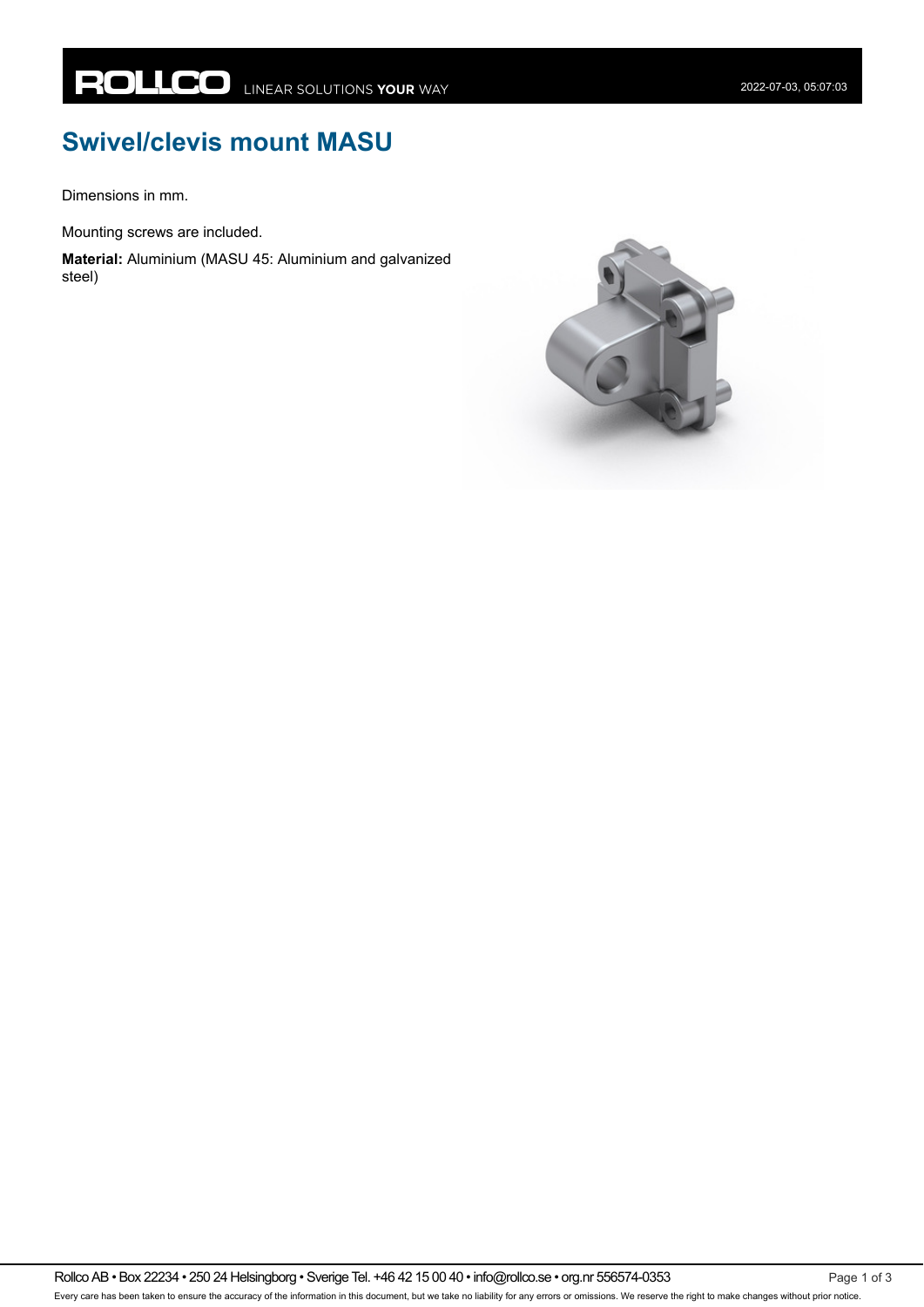## **Variant Data**

| <b>Designation</b>      | <b>Compatible with</b> | <b>Description</b> | <b>Material</b>                   | Fmax (N) | Mass (kg) |
|-------------------------|------------------------|--------------------|-----------------------------------|----------|-----------|
| <b>MASU 25 - 108243</b> | <b>MCE 25</b>          | MASU 25            | Aluminium                         | F MCE    | 0.02      |
| <b>MASU 32 - 108244</b> | <b>MCE 32</b>          | MASU 32            | Aluminium                         | F MCE    | 0,03      |
| MASU 45 - 108245        | <b>MCE 45</b>          | MASU 45            | Aluminium and<br>galvanized steel | F MCE    | 0,12      |

Rollco AB • Box 22234 • 250 24 Helsingborg • Sverige Tel. +46 42 15 00 40 • info@rollco.se • org.nr 556574-0353 Page 2 of 3